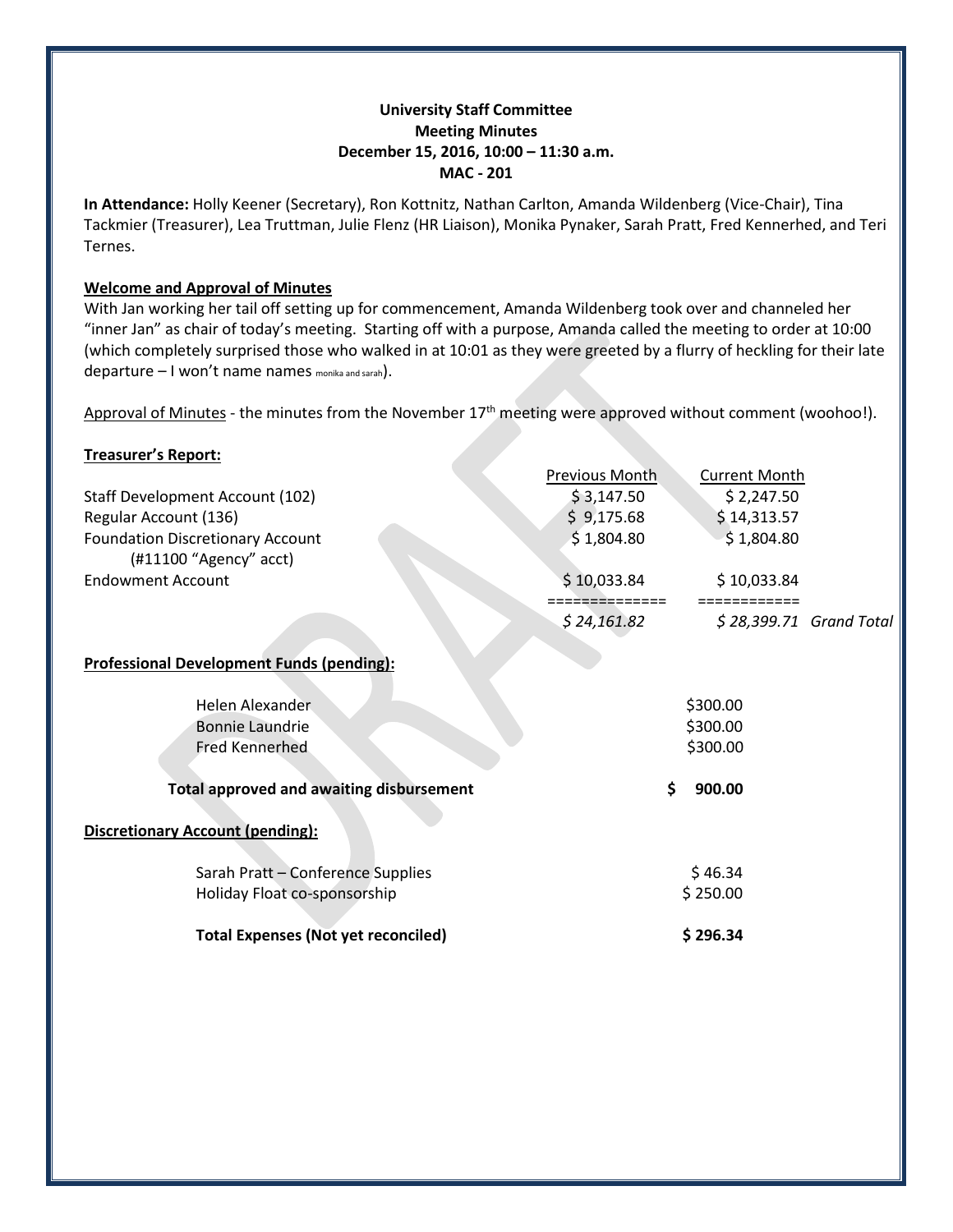## **HR Update**

- FLSA- There was an injunction to postpone the effective date of the US Department of Labor's overtime threshold increase. Friday, December 2<sup>nd</sup> the Department of Labor appealed the law to the U.S. Circuit Court of Appeals. Depending where this goes, will determine next steps. We will keep everyone updated as things move forward.
- Title & Total Comp Update RFP's were due at the end of September so now the Advisory Council is reviewing the submissions and will select a vendor. Goal is to be have the vendor chosen and begin the study 1<sup>st</sup> quarter of 2017.
- HRS Upgrade HRS will be upgraded in February. More information to come on training (as applicable) and roll out of the new system.
- Affordable Care Act (ACA) 90 Days of Full Time- further review of this is happening at UW System Admin. Will likely be best practice guidance. Biggest impact will be University Staff Temporary (UST) employee group if this does go through. For now, HR is providing guidance to those who hire UST on the limitation for hours to comply with ACA.
- Employee Handbook- Christine/Jan sent out the handbook for review and input from USC. Hoping to roll out the new handbook in the 1<sup>st</sup> quarter of 2017.
- New I-9 Form Released USCIS has updated the Form I-9. All employers must be using this form no later than January 22, 2017 so please either use up what you have or destroy your current stack and start using the new form. All links on our website have been updated. We are working on putting together some training sessions on this new form. They will be held in the first couple weeks of January.
- Workplace Expectations Policy This policy is currently being codified by Christopher Paquet and will be rolled out in final form very soon. This will take the place of the classified work rules we've been using in the interim.
- Compensation and Pay Plan Policy Work is being done on a finalized draft of a compensation and pay plan policy and will be coming to governance groups for review very soon.

## **New Employees:**

- Electrician Facilities: Incumbent William Ahnen Kurt Nimmer has been hired and will start on 1/3/17
- Facilities Maintenance Specialist Facilities: Incumbent Gary Strauss Adam Calewarts has been hired and started yesterday 12/14/16
- Custodian (3rd Shift) Kress Operations: Incumbent Keith Bani Danielle Bunker has been hired and will start on 1/3/17

# **Positions Being Recruited:**

- Academic Department Associate Community Sciences PEA/DJS: Incumbent Katie Stilp
- Financial Specialist Senior Facilities: Incumbent Melissa Huckabee
- IS Resources Support Technician Senior Financial Aid: Incumbent Julie Jubin
- Custodian (2<sup>nd</sup> Shift) Operations: Incumbent Connie Austin
- Student Status Examiner Associate (Two Vacancies) Admissions: Incumbents Kathleen Mertens and Raelynn Bohrmueller
- University Services Associate 2 NAS: Incumbent Sara Krouse
- Police Officer Public Safety: Incumbent Nick Dennis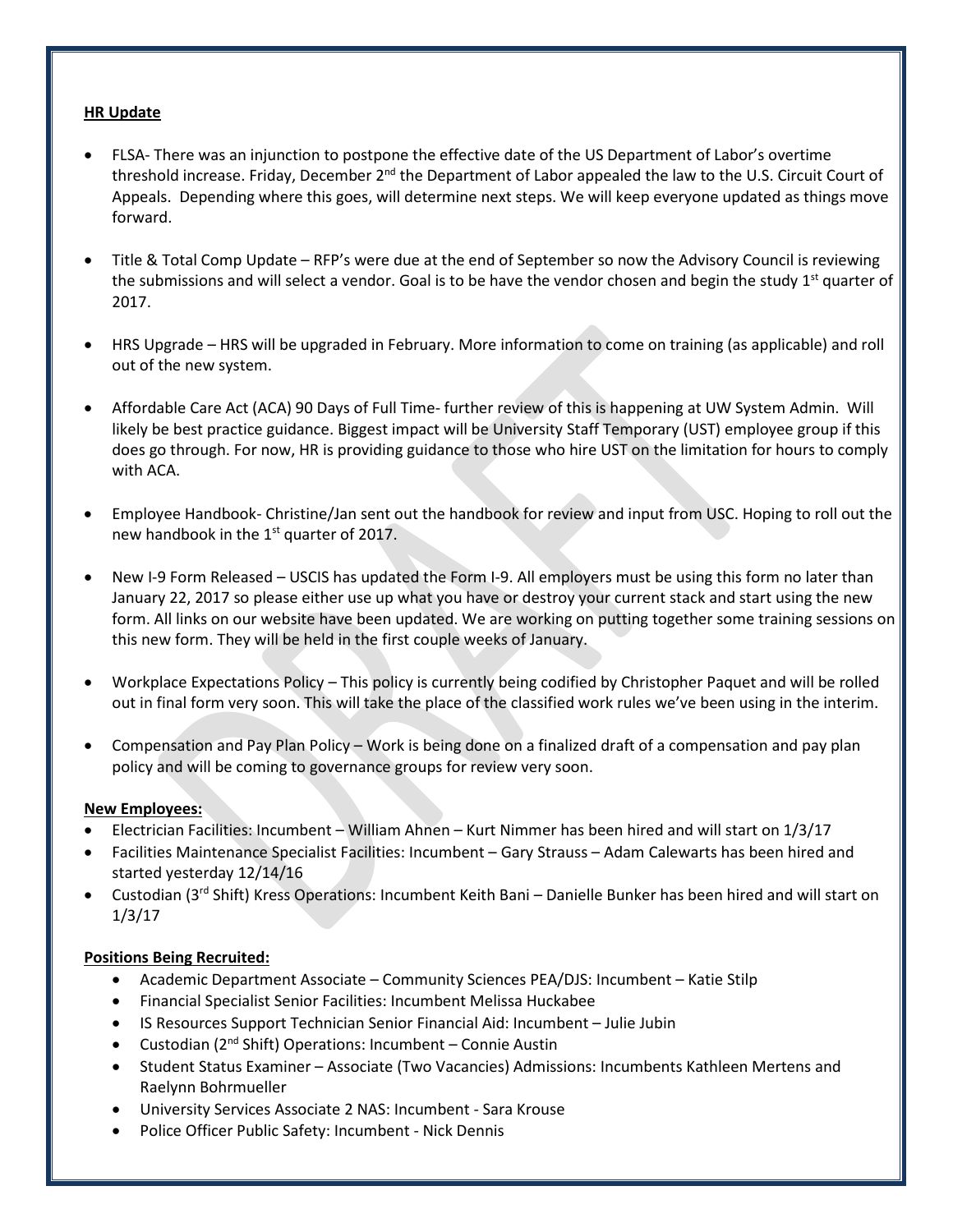## **Elections Committee**

We still need to replace Melissa on the Personnel Committee. Holly had gotten some feedback from the group with suggestions for possible candidates to fill the vacancy for the remainder of the term. Teri Ternes suggested Brenda Beck and, as quick as lightening, Teri texted Brenda and got her "okay" to add her name to the nominees. The group then immediately nominated and voted Brenda Beck in as Melissa's replacement.

# **Personnel Committee**

The Personnel Committee will be meeting in January to get to work on handbook stuff and other things that are coming down the pike. They are happy to have Brenda on board.

## **Professional Development Committee**

The Fall Conference 2016 ended up with a net loss of \$2,760.95. This is okay since we are supposed to spend down some of our reserve funds each year. The 2017 conference will be held on October 20, 2017 at Tundra Lodge. The committee is working on the possibility of having 2 key note speakers that would present on two different "tracks". The attendee would choose an "area of expertise" and would then automatically be placed in presentations and break-out sessions based on their choice. This is an idea the committee is currently working on. If anyone has any thoughts on possible keynote speakers, let Teri know. They have not identified a theme yet. They are working on logo and theme ideas. Potential fee increase – people are asking us why the conference is so cheap. We will probably still carry a loss next year, so lower registration fees continue to help with the need to draw down funds. Jan 17<sup>th</sup> we have a prof development joint workshop with ASC. Comedy City will present a leadership improv session from 2:00 – 3:00 in Phoenix Club downstairs. Then from 3:00 – 4:00 will be the breakout sessions. Comradery Happy Hour will begin at 4:30 until we decide to leave. This will be a cash bar.

March  $16<sup>th</sup>$  – Ben Fauske will do 2 sessions. May – speaker yet to be determined.

USC Winter social will be on Feb 2<sup>nd</sup> (Groundhog day) at Stillmank Brewery, a local brewery that sponsored our conference. We will be holding our event there to support a local area business. The will give us our own party room in the back. The committee will purchase sodas and a taco bar. Because it's a brew pub they are not licensed to sell alcohol or wine. It is possible we will be able to BYOB if we want other alcoholic beverages.

Our year-end party (if we have it) will again be at Lambeau Cottage Probably sometime in July or August, so that we can have both the out-going committee and the in-coming committee present.

## **Univ Staff System Rep Report**

Per Ron: "We met. It was great." The reps are currently working on a variety of different things. We talked about how information is shared on each campus between governance groups. It's pretty much the consensus that it's a very informal process that doesn't happen regularly. There is no formal process for meeting with the other groups. There was a big discussion on how to get all of the groups involved. General thought was that because of the cuts across campuses and the decrease in staffing levels, everyone is having a hard time getting people to cover committees. People are overstretched and don't really have time in the current climate.

FLSA discussion. No one really has a clue what will happen. Stay tuned.

Expect campus concealed carry legislation to come back around. The legislative people have been working with the authors to try to keep it manageable. System expects that it will pass in some way, shape or form.

System also expects the fetal research law to come back into play but they don't think it will have much impact on the UW schools. It seems like it's more a movement against planned parenthood at this time.

Also the idea of the State becoming self-insured is being tossed around.

The 2% pay plan increase was approved. System is asking the state to fund this 100% instead of a shared increase since we continue to be hindered by the tuition freeze.

Update from tuition task force: The way the current process works, tuition increases are recommended by System. The task force is going to propose that the chancellors at the schools recommend tuition. They will also propose to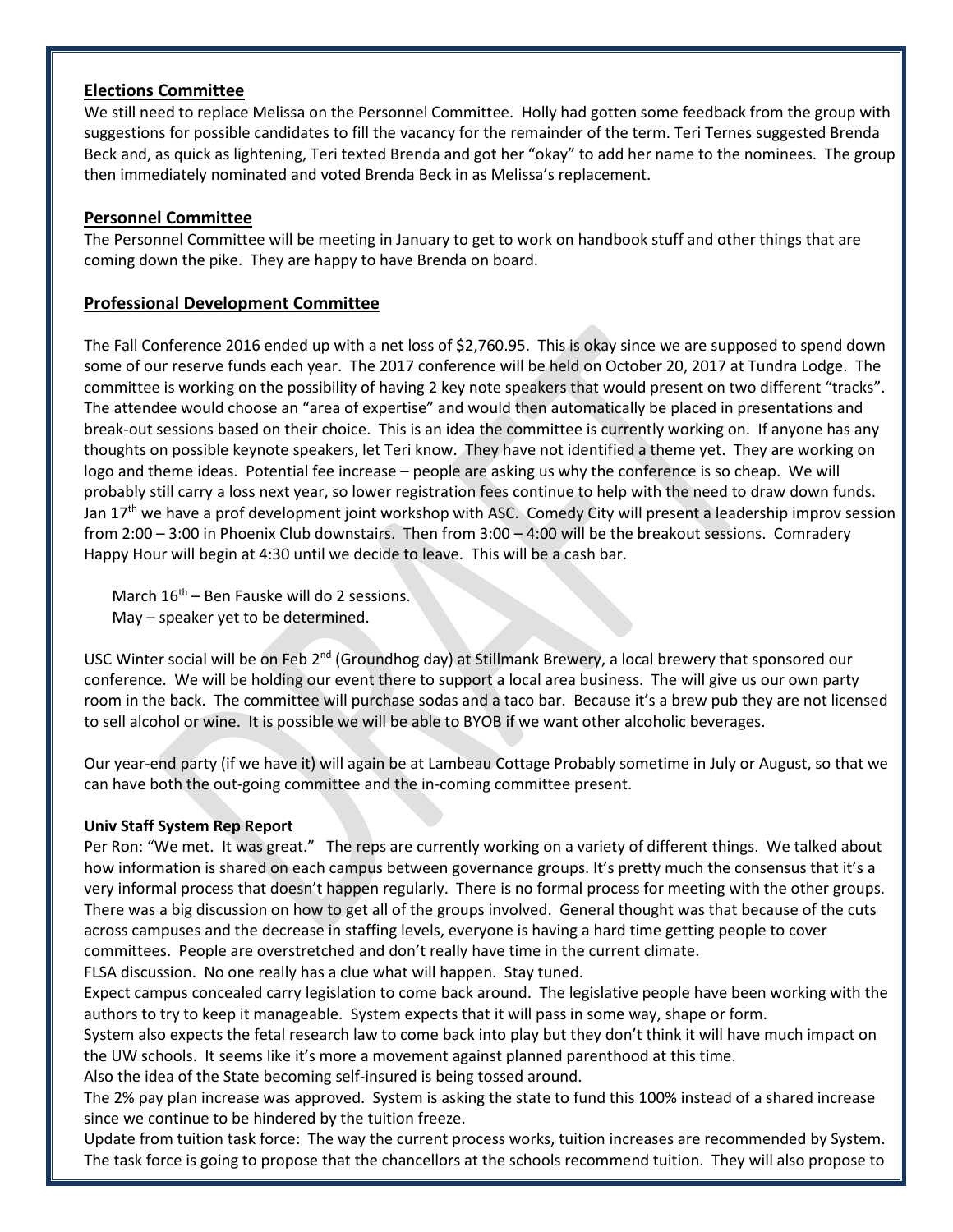eliminate differentials. And they are most likely going to run a trial for a per-credit tuition rate, possibly instituting it for the summer to see how it goes. They are currently writing the proposals and should have something out early next year.

#### **Campus Shared Leadership Group**

There has been no activity.

#### **Awards & Recognition (A&R)**

The committee has not met yet. Holly stated that the will be working on the Call for Nominations to go out in January.

#### **Legislative Affairs Committee (LegAff)**

The disbanding of the committee was approved by Senate yesterday.

## **Library Advisory Committee (LAC)**

The disbanding of the committee was approved by Senate yesterday.

#### **Facilities Management Committee (FMC)**

The disbanding of the committee was approved by Senate yesterday.

#### **Committee on Workload and Compensation (CWC)**

The committee has not met.

## **Learning Technology Collaboration Committee (LTCC)**

The committee met recently and discussed web conferencing – what we have, who uses it and how they use it. RFP's are being received but nothing has been decided yet. Stay tuned.

## **University Committee (UC) / Faculty Senate Report**

Amanda attended the most recent UC and Faculty Senate meetings in Jan's place. The UC has been incredibly busy. The agenda for the recent Faculty Senate meeting was "insane." The Senate approved the discontinuation of three committees – Facilities Management Committee, Library Advisory Committee (NOT the LTCC) and the Legislative Affairs Committee. They took up a resolution in support of students regardless of their immigration status – approved. Reaffirmed their resolution against campus concealed carry – approved. Talked about the Weidner center RFP and third party vendor management. The Chancellor explained that they are working to privatize the 23 public shows that the Weidner Center offers each year. A third party management company would just do the commercial events. They would rent the space, use Ft Howard Hall and run the shows. The senators were upset that no one had discussed this with the departments prior to sending out the RFP. The Chancellor apologized that he had not discussed this with departments before going out to bid. He is trying to help our departments with fees associated with using the Weidner Center. He's hoping that if he brings in a commercial production company, they will have more of an ability to adjust for losses and the university wouldn't be taking the hit directly. This might allow for a greater variety of shows to be drawn in to the Weidner.

## **University Planning and Innovation Council (UPIC)**

The UPIC is currently working on aligning budget priorities with the strategic planning documents. They have been asked by the Chancellor to review the Invent the Future document that was done last year and will also be taking up the childcare initiative, with the budgeting and strategic priorities in mind.

Amanda discussed the matrix that was developed by the UPIC. The document was created to visually show that the original strategic plan is being preserved while moving forward with the new Vision. This matrix will be sent to each of the departments by the Cabinet with the goal in mind that the departments use it when creating their goals.